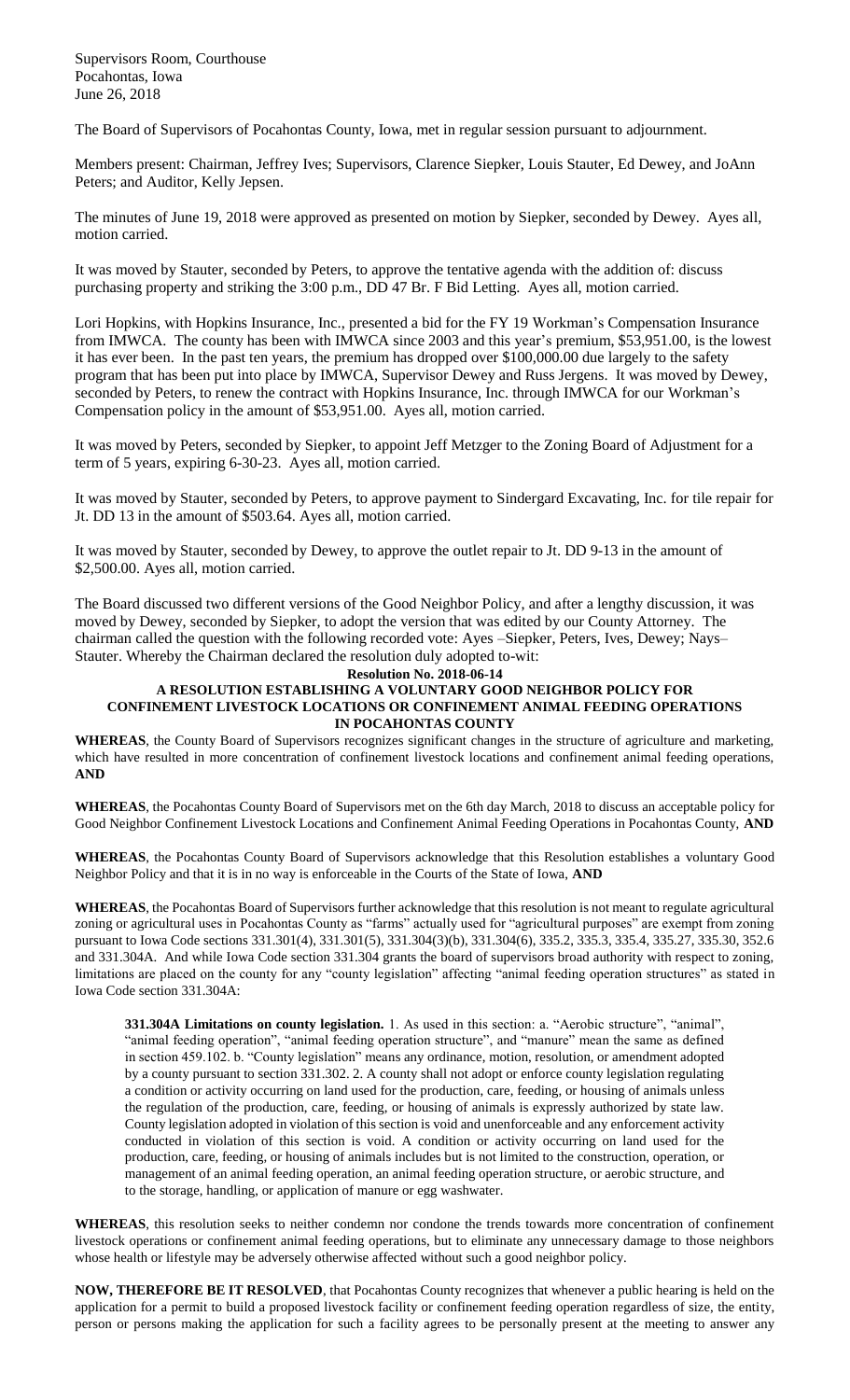questions the board or public may have including any concerns by the public or neighbors including but not limited to any property owners who may either live within one mile surrounding the proposed location site or sites.

**BE IT FURTHER RESOLVED**, that in order to accomplish the intent of this resolution, any applicant who voluntarily enters into a good neighbor policy will work closely with the county to meet the following factors that the county believes make for a good neighbor, to-wit:

1. The county will recommend that any and all livestock confinement facilities or confinement animal feeding operations:

a. Any newly proposed facility or CAFO will be no closer than one-half mile from any existing residential properties, homes or facilities where humans reside on a daily basis, unless waivers are signed by the affected neighbors.

b. Any newly proposed facility or CAFO will be at least one mile from any municipality in the county.

c. Any newly proposed facility or CAFO will comply with all State of Iowa DNR manure management plans.

d. Any newly proposed facility or CAFO will be at least seventy-five (75) feet from all district or private tiles.

e. Any newly proposed facility or CAFO will be at least three hundred (300) feet from any waterways and open ditches.

f. Any newly proposed facility or CAFO will not be hooked up to any tiling system.

g. Any newly proposed facility or CAFO will only have tiles that outlet on the surface, not into any underground tile, road ditch or private or public waterway.

h. Any newly proposed facility or CAFO applicant will identify a local contact person in the application to answer any ongoing questions.

BE IT FURTHER RESOLVED, that any application permit for constructing a confinement livestock facility or confinement animal feeding operation would consider the following:

- 1. Is the proposed site in an area that would affect a housing development, or a public use, or a recreational area?
- 2. Will the proposed site pose any environmental risk to water quality or water supplies?
- 3. Will the soil type (porous, gravel, etc.) vs. clay composition cause construction concerns?

**BE IT FURTHER RESOLVED**, that the county will work with any and all livestock feeding locations or animal feeding operations to determine if the resolution is applicable to each separate situation on a case by case basis.

**BE IT FURTHER REOLVED,** that once the county and the applicant are in agreement with any and all terms and conditions, a proposed livestock facility or confinement animal feed operation permit will be issued by the county and it shall be the responsibility of the producer to maintain a conscientious and safe operation.

This policy will allow for the continued growth of our livestock industry while also addressing concerns expressed by neighbors concerning any livestock facilities or confinement animal feeding operations in Pocahontas County. We feel that if the minimum standards are met and addressed during the application process, and before construction begins, then fair and equitable solutions can be reached during the permitting process.

It was moved by Dewey, seconded by Siepker, to acknowledge receipt of Manure Management Plans: (1) GSP-Hopkins 1 – ID# 63895 located in the NE SE, Section 9, Sherman Township with General Swine Properties LLC as owner & Advanced Crop Management as contact; (2) GSP-Hopkins 2 – ID# 63891 located in the NW SW, Section 32, Sherman Township with General Swine Properties LLC as owner & Advanced Crop Management as contact; (3) Frank South Wean-Finisher – ID# 58363 located in the NE SE, Section 28, Sherman Township with Iowa Select Farms, LP as owner & Keith Kratchmer as contact person; (4) Henry Finisher Farm – ID# 64710 located in the SW SE, Section 5, Powhatan Township with Santa Fe Farms, LLC as owner & Keith Kratchmer as contact person; (5) Tweedie Finisher Farm – ID# 62990 located in the SW SE, Section 16, Dover Township with N Holdings, LLC as owner & Keith Kratchmer as contact person. Ayes all, motion carried.

Due to the updates to Precinct Atlas, four of the laptops will no longer work with the software. On motion by Peters, seconded by Dewey, it was approved to purchase four laptops and scanners for the precincts in the amount of \$2,860.00. Ayes all, motion carried.

It was moved by Siepker, seconded by Peters, to approve FY 19 Licensed Code Support Agreement with Solutions in the amount of \$38,930.00. Ayes all, motion carried.

It was moved by Peters, seconded by Siepker, to approve FY 19 Information Technology Service Agreement with Solutions in the amount \$20,415.00. Ayes all, motion carried.

It was moved by Siepker, seconded by Stauter, to authorize the Chairman to sign the Representation Letter to the State Auditor. Ayes all, motion carried.

It was moved by Dewey, seconded by Siepker, to adopt the following resolution. The chairman called the question with the following recorded vote: Ayes – Siepker, Peters, Ives, Stauter, Dewey; Nays – none. Whereby the Chairman declared the resolution duly adopted to-wit:

## **RESOLUTION 2018-06 #15**

**WHEREAS,** it is desired to make appropriations for each of the service areas and the departmental budgets within the fiscal year beginning July 1, 2018 in accordance with Section 331.434(6) of the Code of Iowa.

**NOW THEREFORE BE IT RESOLVED** by the Board of Supervisors of Pocahontas County, Iowa as follows: Section 1. The amounts by department with a service area on the following schedule are hereby appropriated from the resources of each fund as designated.

Section 2. Subject to the provisions of other county procedures and regulations, and applicable state law, the appropriations authorized under Section 1 shall constitute authorization for the department to make expenditures or incur obligations of the funds effective July 1, 2018.

Section 3. In accordance with Section 331.437 of the Code of Iowa, no department shall expend, or contract to expend, any money or incur any liability in excess of the amounts appropriated by this resolution.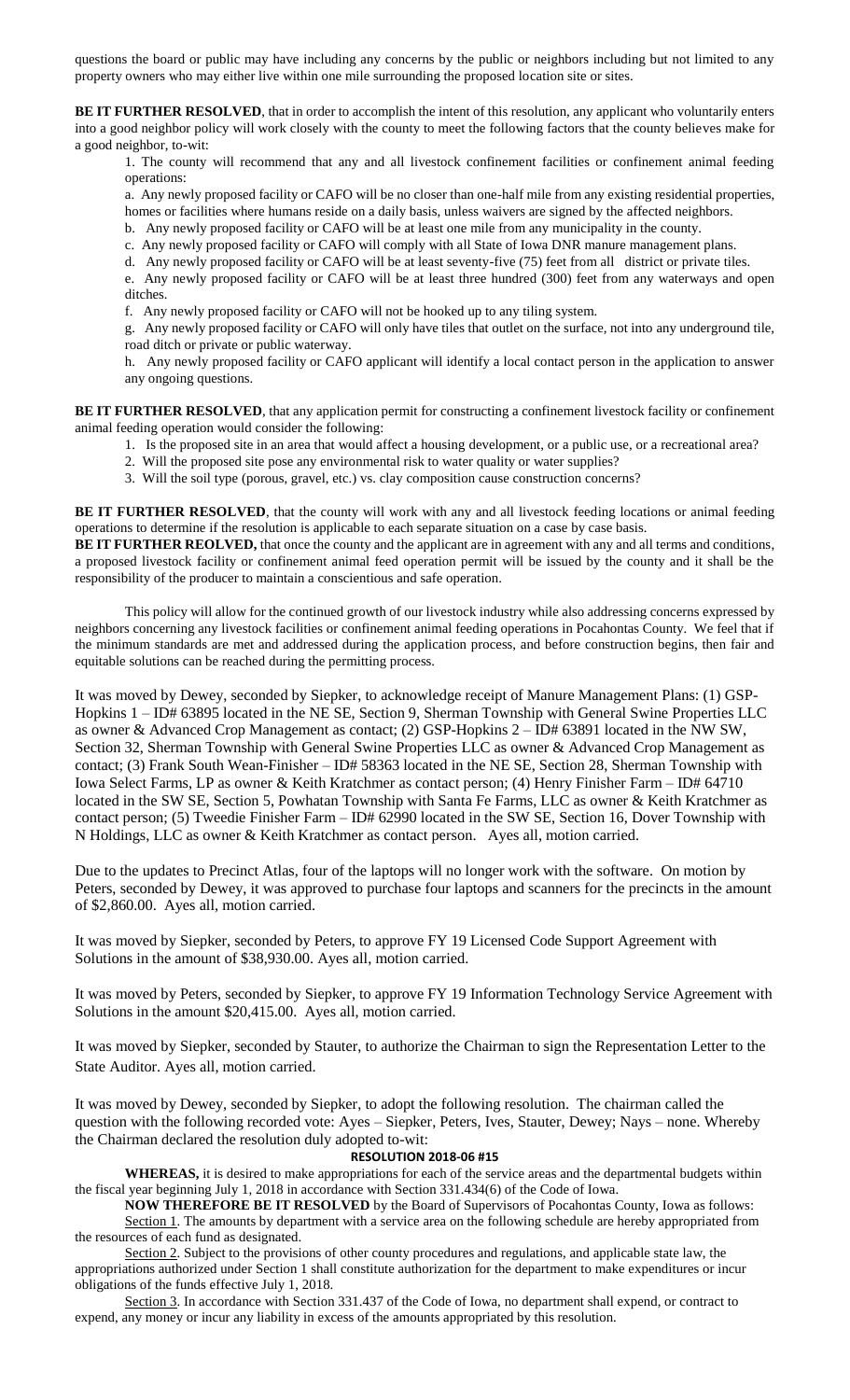Section 4. If at any time during the FY 2018/2019 budget year, a department administrator recognizes the available appropriation is insufficient, they shall contact the County Auditor. The Auditor shall inform the Board and recommend appropriate action.

Section 5. The Auditor shall establish separate accounts for the appropriations authorized for the departments, and shall report the status of each account to the applicable department administrators monthly during the fiscal year. Section 6. All appropriations authorized pursuant to this resolution lapse at the close of business on June 30, 2019.

| Department                |         |                                            | Department                  |          | Amount                                                                                                    |
|---------------------------|---------|--------------------------------------------|-----------------------------|----------|-----------------------------------------------------------------------------------------------------------|
| Board of Supervisors      | 334.787 | 33                                         | Libraries                   | S        | 92,362                                                                                                    |
| Auditor                   | 451,253 | 34                                         | <b>Historical Society</b>   |          | 6,500                                                                                                     |
| Treasurer                 | 337.671 | 36                                         | Ambulance                   |          | 27,986                                                                                                    |
| <b>County Attorney</b>    | 327.381 | 38                                         | Fairgrounds                 | \$       | 20,000                                                                                                    |
| Sheriff                   |         | 39                                         | <b>Elderly Services</b>     |          | 25,458                                                                                                    |
| Clerk of Court            | 40.250  | 49                                         | <b>Duplicating Services</b> | \$       | 7,300                                                                                                     |
| Recorder                  | 199.721 | 51                                         | Courthouse & Grounds        |          | 299,093                                                                                                   |
| Secondary Roads           |         | 52                                         | Data Processing             |          | 95,000                                                                                                    |
| Veterans Affairs          | 72,449  | 53                                         | <b>County Development</b>   | \$       | 3.625                                                                                                     |
| <b>Conservation Board</b> | 864.529 | 60                                         | Mental Health               |          | 337,015                                                                                                   |
| Board of Health           | 767.984 | 75                                         | Homemaker Home Hlth Aid     | S.       | 519,020                                                                                                   |
| <b>Weed Commission</b>    | 4.971   | 80                                         | County Farm                 |          | 11,000                                                                                                    |
| <b>Social Services</b>    | 214,586 | 99                                         | Non-Departmental            |          | \$2,182,067                                                                                               |
| Environmental Health      | 86.791  |                                            | <b>TOTAL</b>                |          | \$14,869,361                                                                                              |
| Medical Examiner          | 19.068  |                                            |                             |          |                                                                                                           |
|                           | S.      | Amount<br>S.<br>\$1,856,464<br>\$5,665,030 |                             | Dept No. | Section 0. Air appropriations authorized pursuant to this resolution fapse at the close of business on Fi |

It was moved by Dewey, seconded by Stauter, to adopt the following resolution. The chairman called the question with the following recorded vote: Ayes – Siepker, Peters, Ives, Stauter, Dewey; Nays-none. Whereby the Chairman declared the resolution duly adopted to-wit:

## **RESOLUTION 2018-06 #16**

WHEREAS, it is desired to authorize the County Auditor to periodically transfer sums from the General Basic Fund and the Rural Services Basic Fund to the Secondary Road Fund during the fiscal budget year, and,

WHEREAS, said transfers must be in accordance with Section 331.432 of the Code of Iowa,

NOW THEREFORE BE IT RESOLVED by the Board of Supervisors of Pocahontas County, Iowa as follows:

Section 1. The total maximum transfer from the General Basic Fund and the Rural Services Basic Fund to the Secondary Road Fund for the fiscal year beginning July 1, 2018 shall not exceed \$95,515 for the General Basic Fund and \$1,446,481 for the Rural Services Basic Fund.

Section 2. Within ten (10) days of being notified of the apportionment of current property taxes, state replacement against property taxes, delinquent property taxes, and mobile home taxes, the Auditor may order a transfer from said funds to the Secondary Road Fund.

Section 3. The amount of the transfer required by Section 2 shall be equal to the apportionment made under Section 2 respectively, multiplied by the ratio of said fund's total maximum transfer to the appropriate funds by the sum of said fund's total current property tax levy.

Section 4 Notwithstanding the provision of Section 2 and 3, the amount of any transfer shall not exceed available fund balances in the transferring fund.

Section 5. Notwithstanding the provisions of Sections 2 and 3, the amount of any transfer shall not exceed the amounts specified in Section 1.

Section 6. The Auditor is directed to adjust the books when said operating transfers are made and to notify the Treasurer and the County Engineer of the amount of said transfers.

Jepsen and the Supervisors discussed a variety of items: Keep Iowa Beautiful; Midas Long Range Transportation Plan; County policies; Airport Zoning; and scheduling a public hearing for a confinement operation.

Sarah Winkler, County Treasurer, explained that on May 1, 2018, the Board did a tax abatement on a parcel for Cable TV (Fonda) but she has discovered that there were two parcels that needed abated. It was moved by Stauter, seconded by Peters, to abate taxes in the amount of \$13,124.00.00, on parcel #13-27-201-902 and cancel the tax sale certificate. Ayes all, motion carried.

Chad Clausen of Mallard was not present to discuss his request for forgiveness of interest & penalties on parcel #02-26-479-003 and parcel #02-26-479-004. On motion of Stauter, seconded by Dewey, the item was tabled. Ayes all, motion carried.

It was moved by Stauter, seconded by Siepker, to authorize the Chairman to sign the Utility Permit for Iowa Lakes Electric Cooperative. Ayes all, motion carried.

Jack Moellering, County Engineer, let the Board know that N-65 was reopened on Friday, June 22<sup>nd</sup>. There is still some work that needs to be completed, but the road will be able to stay open. Supervisors addressed constituent concerns with Moellering as well as the possibility of purchasing property by the County Shed in Pocahontas.

Next, the Board proceeded with a bid letting for fuel. One bid was received, that being from Pro Coop from Pocahontas, Iowa, with a bid margin of \$.0965 per gallon and \$.1165 per gallon for the winter-modified fuel. It was moved by Dewey, seconded by Siepker, to accept Pro Coop's bid for fuel for FY19. Ayes all, motion carried.

The following claims were audited and allowed:

| Betty Abrahamson         | PEO               | 172.18  | $\mathbf{1}$   |
|--------------------------|-------------------|---------|----------------|
| Access Systems Leasing   | Copier Lease      | 126.24  | $\mathbf{1}$   |
| Henry Adkins             | Election supplies | 46.11   | $\overline{1}$ |
| AED Market               | AEDs              | 3540.00 | $\mathbf{1}$   |
| AG Enterprise Supply Inc | Actuator          | 194.02  | 1              |
| E Ahlrichs               | Mileage           | 376.60  | $\mathbf{1}$   |
| Alliant Energy           | Utilities         | 71.16   | $\overline{1}$ |
| Alpha Wireless           | Supplies          | 2360.00 | $\overline{1}$ |
| AmericInn                | Lodging           | 194.86  | $\mathbf{1}$   |
| N Anderson               | PEO               | 176.49  | $\mathbf{1}$   |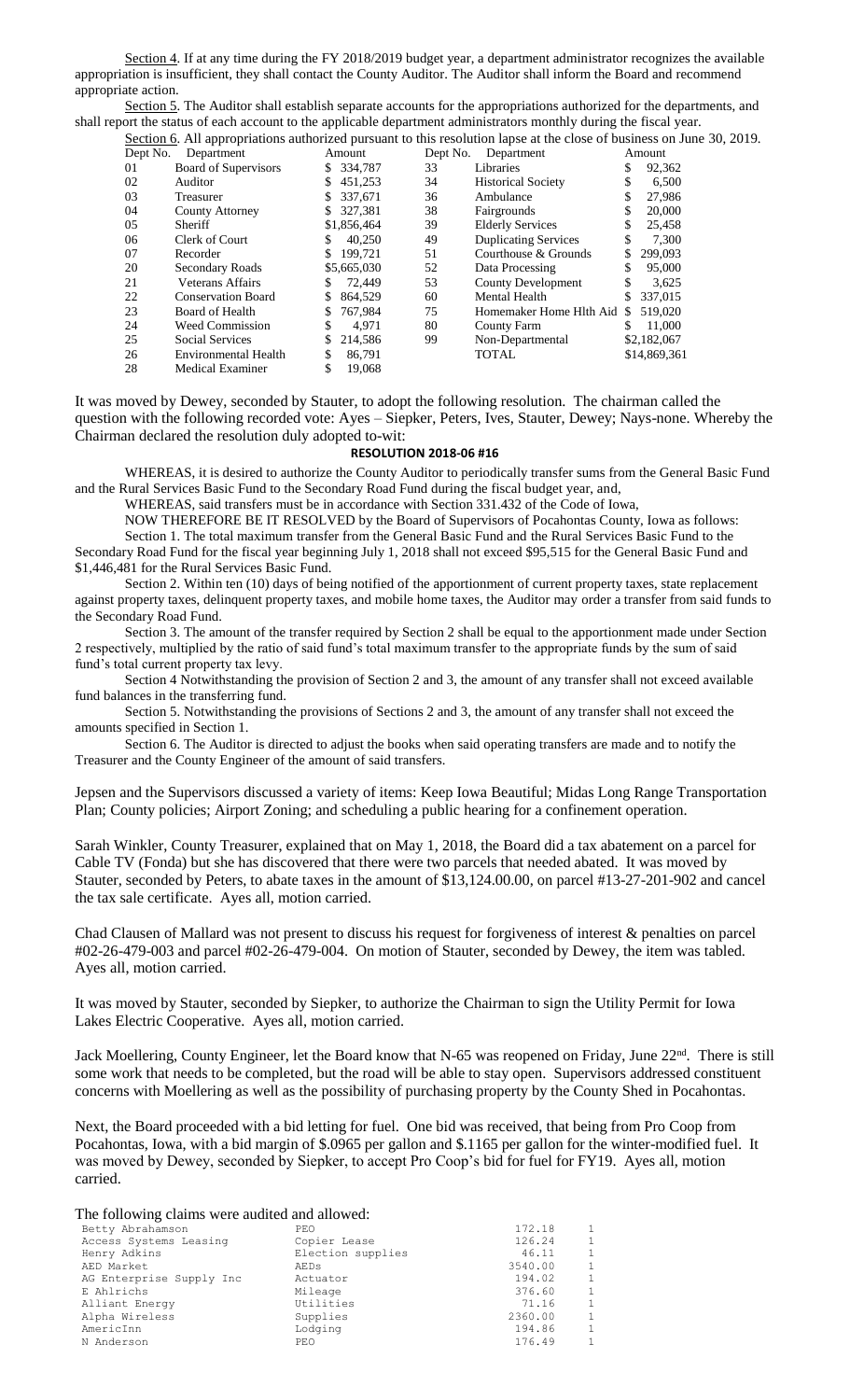| B&K Embroidery<br>Jim Bartosh                     | Services<br>PEO                                       | 265.25<br>29.25            | 1<br>1                       |
|---------------------------------------------------|-------------------------------------------------------|----------------------------|------------------------------|
| Marvin Beneke                                     | Mileage                                               | 18.53                      | 1                            |
| N Betten                                          | Mileage                                               | 396.76                     | 1                            |
| <b>B</b> H Energy<br><b>B</b> H Energy            | gas/Pocahontas<br>Gas                                 | 14.07<br>38.99             | 1<br>2                       |
| C Boeckholt                                       | PEO                                                   | 187.67                     | 1                            |
| Bolton & Menk<br>P Boughey                        | DD Engineer<br>PEO                                    | 300.00<br>183.03           | 1<br>1                       |
| Rebecca Braesch                                   | PEO                                                   | 183.03                     | 1                            |
| Robert Brinkman                                   | Mileage                                               | 11.99                      | 1                            |
| Bunda Seed<br>Calhoun Co Sheriff                  | Seed<br>Serve Papers                                  | 3188.00<br>30.00           | 1<br>1                       |
| Canon Financial Services, Inc                     | Copier Exp                                            | 175.07                     | 4                            |
| Carpenter Uniform<br>S Cash                       | Uniforms<br>Mileage                                   | 302.91<br>129.17           | 1<br>$\mathbf{1}$            |
| CCP Industries Inc                                | Cleaning cloths                                       | 87.12                      | 1                            |
| CenturyLink                                       | Phone                                                 | 800.64                     | $\overline{4}$<br>1          |
| D Cirks<br>J Conlin                               | Phone REIM<br>Mileage                                 | 80.00<br>554.27            | $\mathbf{1}$                 |
| J Conlin                                          | Phone                                                 | 25.00                      | 1                            |
| Counsel<br>0 Cressler                             | Copier Exp<br>Offc Supplies                           | 98.15<br>338.50            | 1<br>1                       |
| M Crotty                                          | PEO                                                   | 40.45                      | $\mathbf{1}$                 |
| B Dahl<br>Del's Garden Center                     | Phone<br>Tree/mulch                                   | 25.00<br>116.53            | $\mathbf{1}$<br>$\mathbf{1}$ |
| A DeWall                                          | PEO                                                   | 29.25                      | $\mathbf{1}$                 |
| R DeWall                                          | Courier                                               | 23.72                      | $\mathbf{1}$<br>$\mathbf{1}$ |
| M Diischer<br>Doolittle Oil                       | Courier<br>Supplies                                   | 26.44<br>998.69            | $\mathbf{1}$                 |
| ElectionSource                                    | Election Supplies                                     | 123.49                     | $\mathbf{1}$                 |
| Electronic Special<br>R Enockson                  | Radio Mobile 911 Veh<br>Jail School Reimb             | 5466.56<br>80.54           | $\mathbf{1}$<br>$\mathbf{1}$ |
| Family Table                                      | Housing meeting                                       | 62.30                      | $\mathbf{1}$                 |
| Farm & Home<br>Farm & Home                        | Batteries                                             | 49.96<br>472.08            | $\overline{c}$<br>1          |
| Farm & Home                                       | Conservation supplies<br>Conservation Supplies        | 526.38                     | $\mathbf{1}$                 |
| Farm & Home                                       | Mobile Command Supplies                               | 48.61                      | $\mathbf{1}$                 |
| Farm & Home<br>Farm & Home                        | Nozzle, tog switch<br>Offc Supplies                   | 15.48<br>30.85             | $\mathbf{1}$<br>1            |
| D Feistner                                        | Continuing Ed                                         | 660.00                     | $\mathbf{1}$                 |
| D Feistner<br>D Ferguson                          | Legal Software<br>Phone                               | 254.00<br>25.00            | 1<br>1                       |
| Linda E Ferguson                                  | Outside Assistance                                    | 450.00                     | 1                            |
| Dennis P Fitchett<br>J Frerk                      | Expenses<br>REMB                                      | 51.91<br>139.09            | 1<br>1                       |
| D Gordon                                          | PEO                                                   | 232.06                     | 1                            |
| Hacker AMVET Post #39 Havelock                    | Flags                                                 | 45.00                      | 1                            |
| Janis Hanson<br>Elaine Harriman                   | Outside Assistance<br>PEO                             | 570.00<br>183.03           | 1<br>$\overline{1}$          |
| City-Havelock                                     | City Cleanup                                          | 456.00                     | 1                            |
| Healthcare First c/o Wells Far Services<br>Helmer | Refrigerator                                          | 99.75<br>5232.48           | 1<br>1                       |
| Hoffman Filter                                    | Disposal Ser                                          | 55.00                      | 1                            |
| Patricia Holtapp<br>Hannah G Hubbell              | PEO<br>Phone                                          | 29.25<br>25.00             | 1<br>1                       |
|                                                   |                                                       |                            |                              |
| Hudson Law                                        | Legal Ser                                             | 180.00                     | 1                            |
| IADPS                                             | Terminal Billing                                      | 1380.00                    | 1                            |
| IA Lakes Elec<br>IA Lakes Elec                    | Electric Con Build 28731<br>Electric Lizard Lake30827 | 254.00<br>139.00           | 1<br>1                       |
| IA Lakes Elec                                     | Electric Meredith 2670428                             | 66.00                      | 1                            |
| IA Lakes Elec<br>IA Lakes Elec                    | Electric West R Park28531<br>Tower Rental/util        | 38.00<br>64.00             | 1<br>1                       |
| IA Prison Ind                                     | signs                                                 | 122.54                     | 1                            |
| ILEA                                              | Schooling                                             | 350.00                     | 1<br>1                       |
| Iowa State Bar Association<br>ISACA               | Dues/Membership<br>Election computer equip            | 260.00<br>2860.00          | 1                            |
| ISCTA                                             | Dues                                                  | 250.00                     | <sup>1</sup>                 |
| ITS Land Improvement<br>J Ives                    | Services<br>BOS Ex                                    | 925.00<br>2057.09          | 1<br>1                       |
| Jacks OK Tire                                     | Tires/Parts                                           | 1224.72                    | 1                            |
| Jefferson County Sheriff<br>N Jenson              | Defendant Served<br>Leadership program                | 31.00<br>2869.99           | $\mathbf{1}$<br>1            |
| K Jepsen                                          | Expenses-Training                                     | 357.75                     | 1                            |
| D Jergens<br>K Johnson                            | PEO<br>PEO                                            | 216.16<br>223.34           | 1<br>$\mathbf{1}$            |
| L-Tron Corporation                                | Patrol car computers                                  | 5743.79                    | 1                            |
| <b>B</b> Larsen                                   | Expenses                                              | 43.07                      | $\mathbf{1}$<br>1            |
| Larson Red Zone Sports<br>Laurens Municipal       | Banners<br>Utilities/Laurens                          | 109.96<br>160.11           | $\mathbf{1}$                 |
| M Lenz                                            | PEO                                                   | 146.18                     | $\mathbf{1}$                 |
| M Leu<br>A Levene                                 | PEO<br>PEO                                            | 196.13<br>179.00           | $\mathbf{1}$<br>1            |
| Machine Shop                                      | aluminum welding                                      | 35.00                      | 1                            |
| Machine Shop<br>Machine Shop                      | fittings/ alum<br>tools                               | 9.22<br>46.56              | 1<br>$\mathbf{1}$            |
| Machine Shop                                      | welding supplies                                      | 59.81                      | 1                            |
| Mail Servcs<br>Mangold Environ                    | MVR Notices<br>Water Tests                            | 228.19<br>231.75           | $\mathbf{1}$<br>1            |
| Martins Flag Co                                   | US Flags                                              | 249.96                     | -1                           |
| B McGriff<br>Maralyn McLaughlin                   | PEO<br>PEO                                            | 225.07<br>188.62           | 1<br>1                       |
| K Metzger                                         | Phone                                                 | 25.00                      | 1                            |
| Meyer Electric                                    | Services<br>Electricity                               | 8403.77                    | 1<br>$\mathbf{1}$            |
| MidAmeri Energy<br>MidAmeri Energy                | Palmer elec.                                          | 286.40<br>27.33            | 1                            |
| MidAmeri Energy                                   | Palmer int. lts.                                      | 64.65                      | $\mathbf{1}$                 |
| MW Card & ID<br>J Moellering                      | Bioterrorism supplies<br>reimb. magnets for BP mar    | 499.99<br>111.52           | 1<br>$\mathbf{1}$            |
| Murphy Tractor                                    | Parts                                                 | 1066.79                    | 1                            |
| B Nielsen<br>Karen L Norine<br>NW IA Youth Emerg  | PEO<br>Mileage<br>Shelter Ser                         | 191.89<br>75.21<br>2483.50 | $\,1\,$<br>1<br>$\mathbf 1$  |